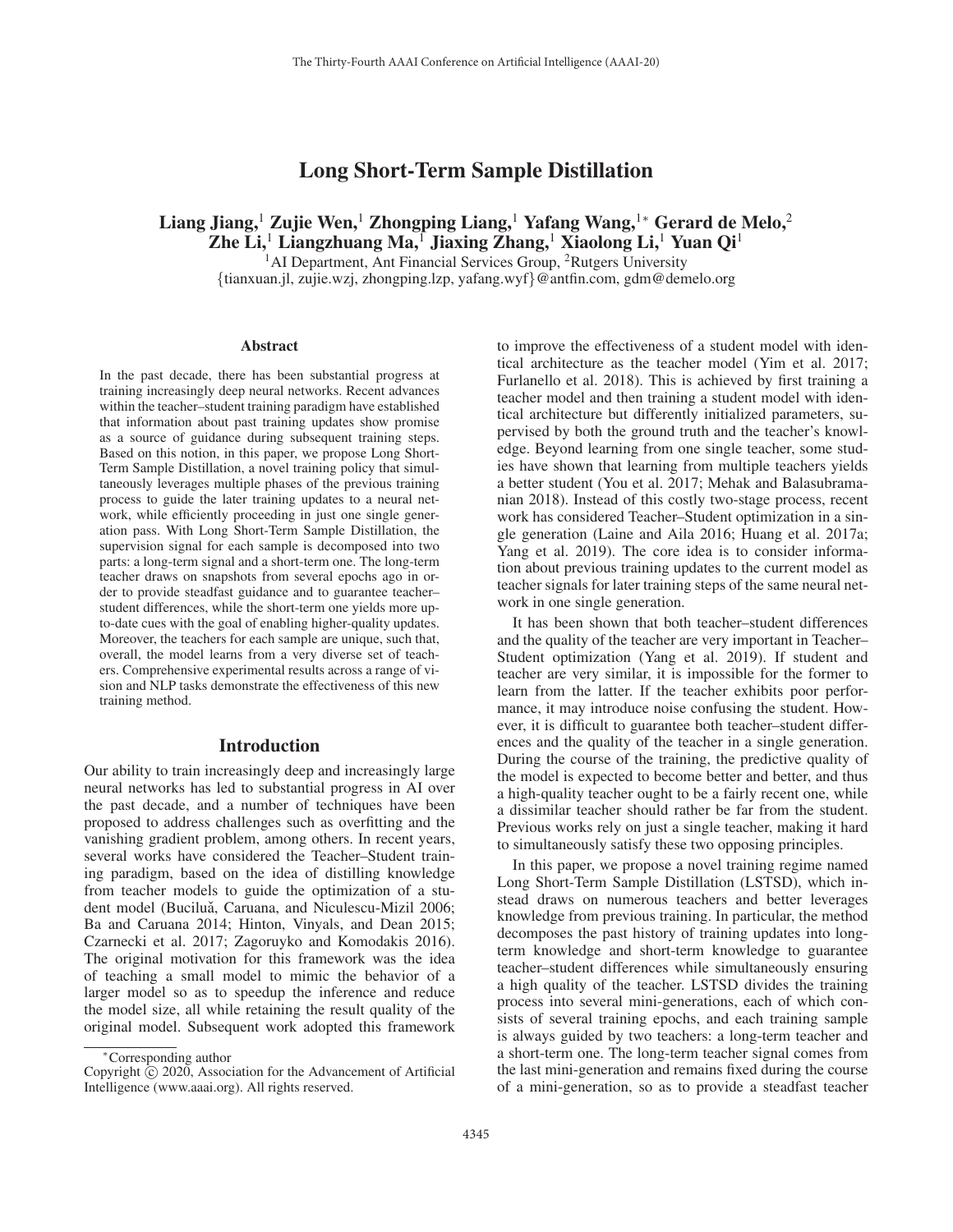signal and guarantee teacher–student differences. The shortterm teacher, in contrast, comes from the previous epoch and changes at every epoch, so as to provide more up-to-date signals that are likely to be of higher quality. Additionally, motivated by You et al. (2017), we conjecture that learning from numerous past snapshots from the previous training process leads to a better model. In our method, teacher signals for each sample come from different snapshots in the previous training process, and thus the model learns from a very diverse set teachers at the same time.

Specifically, in each epoch, we save the probability distribution produced by the corresponding snapshot for each sample when it is selected as training data to update the neural network. This will serve as the short-term teacher in the next epoch, and remain up-to-date at every epoch. Besides the short-term teacher, in the last epoch of a minigeneration, we further save the probability distribution produced by the corresponding snapshot for each sample when it is selected to update the neural network. This will serve as the long-term teacher for the same sample when it is selected to update the model in the next mini-generation, and remains fixed within that mini-generation.

We conducted experiments across a range of different vision and NLP tasks with a diverse set of neural network architectures to verify the effectiveness and generalization ability of LSTSD. The experimental results demonstrate that LSTSD can improve the performance significantly and can generalize to many different tasks.

### Related Work

In recent years, important advances in artificial intelligence have arisen simply from our ability to train models with more layers and parameters. To address the computational overhead of larger models, techniques such as deep compression (Han, Mao, and Dally 2015) have been proposed. To address the optimization challenges of training increasingly deep neural networks, a number of techniques have been proposed as well. For instance, residual networks (He et al. 2016) were proposed to alleviate the problem of vanishing gradients, and dropout (Srivastava et al. 2014) was proposed to reduce overfitting.

In recent years, the Teacher–Student framework has shown great potential for accelerating the inference and improving the performance of neural networks. In this framework, the target model is supervised not only by the ground truth, but also by signals from a teacher model, which aims to help optimize the target model. The Teacher–Student framework was originally proposed to distill knowledge from a large teacher model and guide the training of a small student model, such that the small student model can approximate the result quality of the large model while allowing for inference on resource-constrained devices such as cellphones. In their pioneering work, Buciluǎ, Caruana, and Niculescu-Mizil (2006) proposed to distill an ensemble of neural networks into a small neural network to accelerate the model. In many following works, the student model was taught to mimic the behavior of the teacher model by approximating the output or the internal state of the pre-trained teacher model. For instance, in Hinton, Vinyals, and Dean

(2015), the student model was trained to not only predict the ground truth label accurately, but also to produce a softmax distribution matching that of the teacher model as closely as possible. Instead of mimicking the output of the teacher model, Romero et al. (2014) proposed a method in which the student mimics the hidden layers of the teacher model.

Besides distilling a large teacher into a small student for accelerated inference on the network, subsequent studies have found that distilling a teacher into a student model of identical architecture also shows promise. In Yim et al. (2017), a student model achieved faster convergence and greater accuracy by matching the hidden layers with those of a teacher model with identical architecture. Furlanello et al. (2018) proposed born-again networks, in which a re-initialized student learns from a pre-trained teacher of identical architecture, achieving better performance. Beyond learning from single teacher, You et al. (2017) showed that learning from multiple teachers leads to a better student. In their work, multiple teachers are combined via a voting strategy, and the student is required to mimic both the internal layers and outputs of multiple teachers.

All of the aforementioned Teacher–Student methods divided the overall training process into multiple generations: the teacher and the student generations. In the teacher generation, a teacher model is pre-trained, while in the student generation, a student model is trained, supervised by the pre-trained teacher model. This training regime however entails an additional computational burden, because a series of models need to be optimized one by one. To reduce the extra computational overhead, several methods have been proposed to implement Teacher–Student Optimization in one single generation. In these methods, information distilled from the previous training process serves as a teacher signal for subsequent training of the same generation. Tarvainen and Valpola (2017) proposed the Mean Teacher approach, in which the moving average parameters of all snapshots in the previous training process is used as a teacher for later training of the same generation. Yang et al. (2019) proposed Snapshot Distillation, in which a training generation is divided into several mini-generations. During the training of each mini-generation, the parameters of the last snapshot model in the previous mini-generation serve as a teacher model. In Temporal Ensembles, for each sample, the teacher signal is the moving average probability produced by the snapshots when the sample was selected as training data in all previous epochs (Laine and Aila 2016).

In this work, we propose Long Short-Term Sample Distillation to obtain better sample-level Teacher–Student optimization in one generation. With Long Short-Term Sample Distillation, the teacher signal comes from two teachers: a long-term teacher and a short-term one. The longterm teacher comes from the previous mini-generation and remains fixed within the range of the next mini-generation, aiming to provide a stable teacher signal and guarantee teacher–student differences. The short-term teacher comes from the previous epoch and remains fixed only within the next epoch, aiming to provide a more up-to-date teacher signal guaranteeing the teacher quality. It is worth mentioning that the teacher signals of each sample are produced by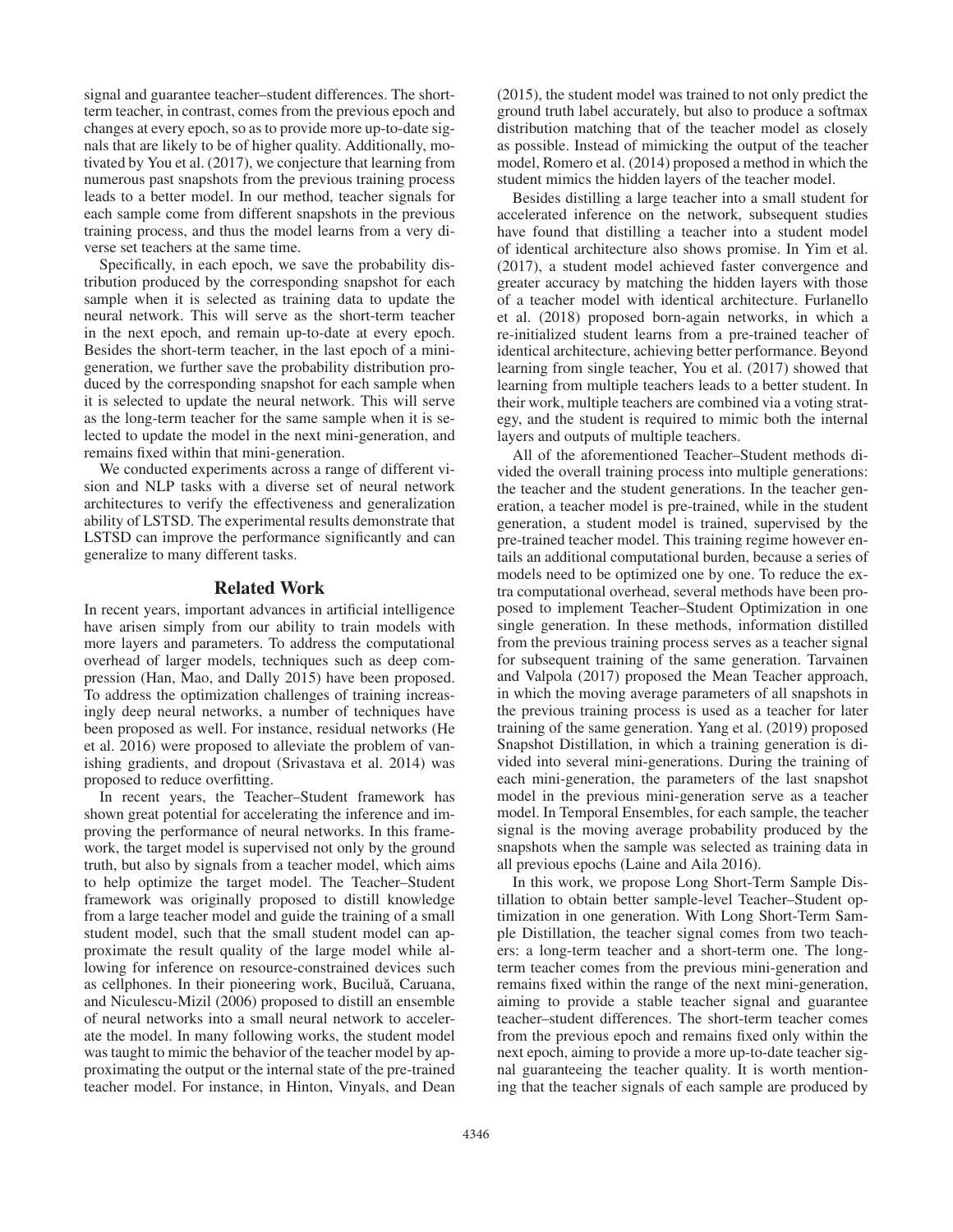the snapshot when the sample was selected as training data. Thus, each sample has unique teachers, enabling the model to learn from numerous teachers at the same time.

## Method

In this section, we introduce our proposed Long Short-Term Sample Distillation (LSTSD) in detail. For background, we shall first briefly review Mini-Batch SGD Optimization, Teacher–Student Optimization, and One-Generation Teacher-Student Optimization. Subsequently, we will describe our novel Long Short-Term Sample Distillation approach.

#### Mini-Batch SGD Optimization

Consider a classification problem optimized with mini-batch SGD. We have a training dataset consisting of samples and labels  $(x, y) \in \mathcal{X} \times \mathcal{Y}$ . Our goal is to find a function  $f(x; \theta)$ :  $\mathcal{X} \rightarrow \mathcal{Y}$  that generalizes well to unseen data, where  $f(x)$  is often a deep neural network parameterized by  $\theta$ . One of the most widely used methods to learn  $\theta$  is by minimizing the cross-entropy between the predicted probability distribution and the ground truth using mini-batch SGD.

Specifically, given a dataset with N samples  $D =$  $\{(x_1,y_1),(x_2,y_2),...,(x_N,y_N) \mid (x_i,y_i) \in \mathcal{X} \times \mathcal{Y}\}\,$ , we define the objective to optimize for as the cross-entropy, i.e.,

$$
\mathcal{L} = -\frac{1}{|\mathcal{D}|} \sum_{(x_i, y_i) \in \mathcal{D}} \ln f_{y_i}(x_i; \theta),
$$

where  $f_{y_i}$  denotes the probability of the label  $y_i$  predicted by the neural network.

To find good local optima of  $f(x; \theta)$  that generalize well to unseen data, mini-batch SGD is usually invoked to minimize the objective  $\mathcal{L}$ . Specifically, in the t-th iteration, a mini-batch  $\beta$  is randomly sampled to train the model  $f(x; \theta_t)$ . First, we determine the objective of  $f(x; \theta_t)$  on  $\mathcal{B}$ ,

$$
\mathcal{L}(\mathcal{B}; \theta_t) = -\frac{1}{|\mathcal{B}|} \sum_{(x_i, y_i) \in \mathcal{B}} \ln f_{y_i}(x_i; \theta_t).
$$

Then, we compute the gradient of  $\mathcal{L}(\mathcal{B}; \theta_t)$  with respect to  $\theta$ , and adjust each parameter in  $\theta$  in the direction of gradients,

$$
\theta_{t+1} = \theta_t - \eta \frac{\partial \mathcal{L}(\mathcal{B}; \theta_t)}{\partial \theta},
$$

where  $\eta$  denotes the learning rate. At this point, the t-th iteration of optimization is completed. We simply repeat this procedure until some predefined stopping criteria are fulfilled, in order to obtain the sought optimal parameters  $\theta^*$ .

### Teacher–Student Optimization

The process of SGD searches over the parameter space to find a  $\theta^*$  that best fits the given dataset  $\mathcal{D}$ . However, as the depth of neural networks and the amount of parameters increases,  $\theta^*$  often overfits D. Guo et al. (2017) found that this may stem from the fact that the supervision is provided as one-hot vectors, which forces the network to overwhelmingly prefer the true class over all other classes. This is often

not an optimal choice because rich information of class-level similarity is simply discarded.

One of the methods to address this issue is the Teacher– Student framework, where a teacher model provides complementary information to help the training of student model. Specifically, the objective of the student model is now not only to predict the ground truth label of each sample correctly, but also to mimic the behavior of the teacher model. One way to mimic the teacher is to approximate the probability distribution produced by the teacher. This is usually achieved by adding an extra term to minimize the divergence between the probability distributions of the teacher model and student model. The loss function of the student model can be formulated as

$$
\mathcal{L}(\mathcal{B}; \theta_t) = -\frac{1}{|\mathcal{B}|} \sum_{(x_i, y_i) \in \mathcal{B}} \left[ \ln f_{y_i}(x_i; \theta_t) + \lambda \mathrm{KL}[f(x_i; \theta) || f^T(x_i; \theta^T)] \right],
$$

where  $f<sup>T</sup>$  denotes the teacher network parameterized by  $\theta^T$ , and KL denotes the KL-divergence function measuring the divergence between the probability distributions of the teacher and student models. In the Teacher–Student framework, besides the one-hot vector of the ground truth label, the student model receives the probability distribution of the teacher model as an additional form of supervision that is much smoother than a one-hot vector and may mitigate the problem of overfitting.

In the flow chart of the Teacher–Student framework, the overall training process is usually divided into two generations: the teacher generation and the student generation, to train the teacher model and student model, respectively. However, this brings an additional computational time cost to the training process. To alleviate this issue, several methods have been proposed to implement Teacher–Student Optimization in one generation, which we shall refer to as One-Generation Teacher-Student Optimization.

### One-Generation Teacher–Student Optimization

In One-Generation Teacher–Student Optimization, there is no need to pre-train a distinct teacher model, as the teacher signals comes from the previous training process of the same generation instead. Specifically, suppose that at the t-th step, a mini-batch  $B$  is sampled to train the model. For each sample  $x_i$  in the mini-batch data  $\beta$ , the supervision signal contains the ground truth label  $y_i$  and the probability distribution of  $x_i$  produced by the teacher snapshot  $S_i$ .

$$
\mathcal{L}(\mathcal{B}; \theta_t) = -\frac{1}{|\mathcal{B}|} \sum_{(x_i, y_i) \in \mathcal{B}} \left[ \ln f_{y_i}(x_i; \theta_t) + \lambda \operatorname{KL}[f(x_i; \theta_t) || f(x_i; \tilde{\theta}_i)] \right],
$$

where  $\theta_t$  denotes parameters in the neural network at the t-th time step,  $\hat{\theta}_i$  denotes the parameters in the teacher snapshot  $S_i$  of sample  $x_i$ , which is a snapshot model at some time step in the previous training process.

The key question for One-Generation Teacher–Student Optimization is how to choose the teacher snapshot for each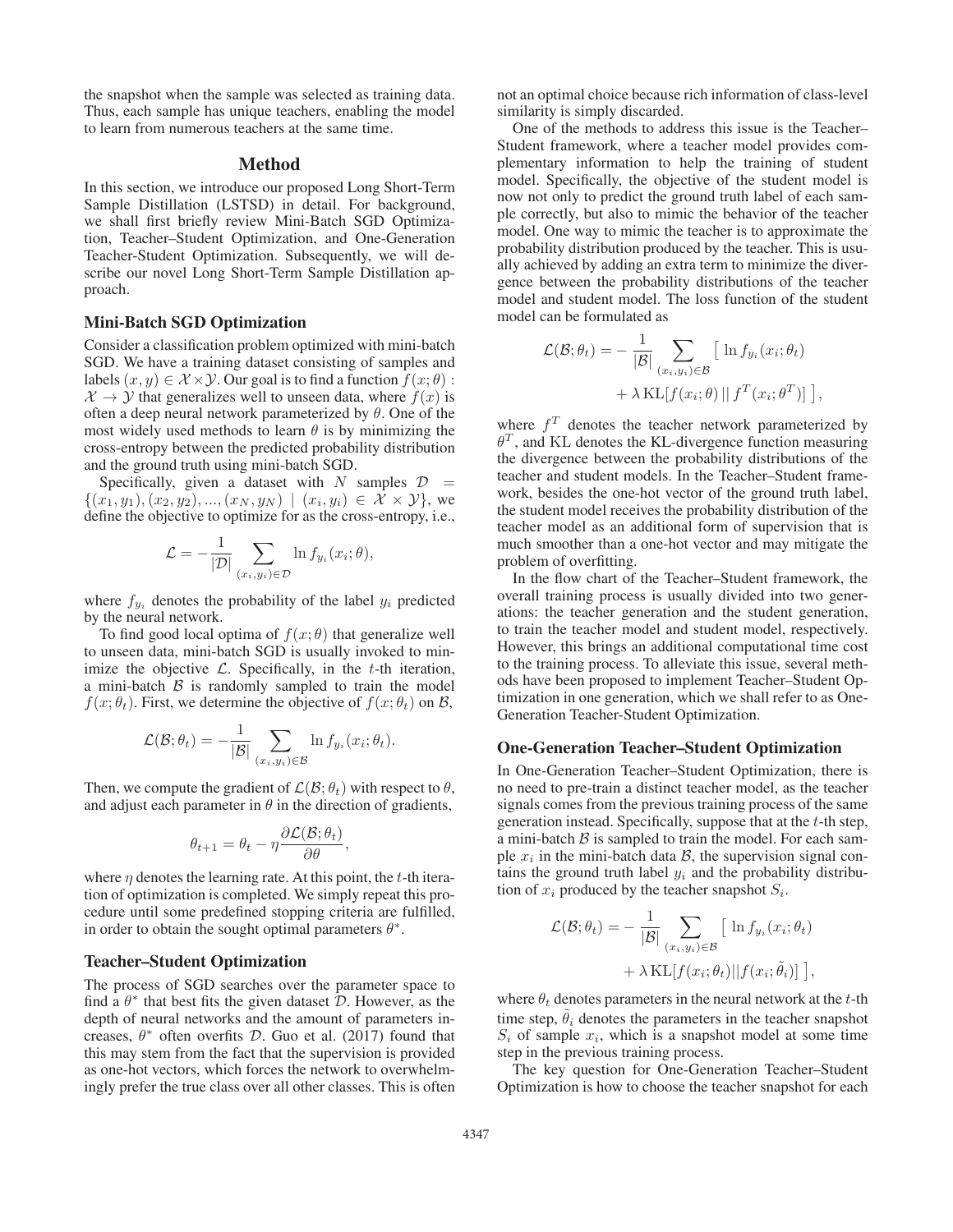

Figure 1: An illustration of Long Short-Term Sample Distillation. Here, we assume each mini-generation includes 3 training epochs. *NN* denotes the neural network to optimize, and *Loss* denotes the loss function including cross-entropy, long-term teacher loss, and short-term teacher loss.

sample: Should we use one teacher for all samples or unique teachers for each sample? Should we use a snapshot far in the past or near the present? In this work, we investigate these two problems and propose Long Short-Term Sample Distillation to obtain better One-Generation Teacher-Student Optimization.

#### Long Short-Term Sample Distillation

In our proposed LSTSD method, each sample has two unique teachers: a long-term teacher and a short-term one. The long-term teacher for a sample is the snapshot model when it was selected as training data in the last epoch of the previous mini-generation, and remains fixed in the next mini-generation. The short-term teacher for a sample is the snapshot model when it was selected as training data in the previous epoch, and is updated at every epoch.

Short-Term Teacher. As illustrated in Figure 1, in the lth epoch of the m-th mini-generation, the dataset  $D$  is shuffled to ensure that samples are ordered randomly, which is denoted by  $\mathcal{D}^l$ , and the model is trained with mini-batches sampled from  $\mathcal{D}^l$  sequentially. Suppose at the r-th step, data  $(x_i, y_i)$  is selected as training data to update parameters  $\theta_r^l$ in the corresponding snapshot model  $S_r^l$ . Then,  $S_r^l$  is used as the short-term teacher for  $(x_i, y_i)$  in the  $(l+1)$ -th epoch. Instead of saving  $\theta_r^l$ , we maintain a short-term teacher vector  $z^{S}$  to retain the probability distribution of  $(x_i, y_i)$ ,

$$
z_i^S = p(x_i) = f(x_i; \theta_r^l),
$$

where we use  $z_i^S$  to denote the short-term teacher vector  $z^{S}[x_i]$  of  $x_i$  for clarity. Storing the probability distribution instead of the parameters eliminates the extra computational cost entailed by calculating the probability repeatedly in the  $(l + 1)$ -th epoch. After the *l*-th epoch of training has completed, the short-term teacher vector  $z<sup>S</sup>$ , which contains knowledge of all snapshots in the l-th epoch, will be used as the short-term teacher in the  $(l+1)$ -th epoch. The short-term teacher is updated at every epoch to remain up-to-date.

Long-Term Teacher. At the beginning of the last epoch in the *m*-th mini-generation (i.e., the  $(l + 2)$ -th epoch in Figure 1), the training dataset  $D$  is shuffled again into  $D^{l+2}$ . Suppose that at the w-th step, data  $(x_i, y_i)$  is selected as training data to update the parameters  $\theta_{w}^{l+2}$  in the corresponding snapshot model  $S_w^{\bar{l}+2}$ . Then,  $S_w^{\bar{l}+2}$  will serve as the long-term teacher for  $(x_i, y_i)$  and remain fixed in the  $(m + 1)$ -th mini-generation. Instead of storing  $\theta_w^{l+2}$ , we maintain a long-term teacher vector  $z^L$  to capture the probability distribution of  $(x_i, y_i)$ ,

$$
z_i^L = p(x_i) = f(x_i; \theta_w^{l+2}),
$$

where we use  $z_i^L$  to denote the long-term teacher vector  $z^{L}[x_i]$  of  $x_i$  for clarity. After the m-th mini-generation of training has completed, the long-term teacher vector  $z<sup>L</sup>$ , which contains knowledge of all snapshots in the last epoch of the  $m$ -th mini-generation, will be used as long-term teachers in the  $(m + 1)$ -th mini-generation. The long-term teacher is updated only in the last epoch of every minigeneration, and remains unchanged in other epochs.

Long Short-Term Teacher-Student Optimization. In the  $(m + 1)$ -th mini-generation, besides the ground truth supervision, each sample is provided a long-term teacher  $z^L$ from the previous mini-generation and a short-term teacher  $z<sup>S</sup>$  from the previous epoch as described above. Therefore, the model is required to not only correctly predict the ground truth label, but also to simultaneously approximate the probability distributions of the long-term teacher and short-term teacher. Without loss of generality, let us consider the second epoch in the  $(m + 1)$ -th epoch, i.e., the  $(l + 4)$ -th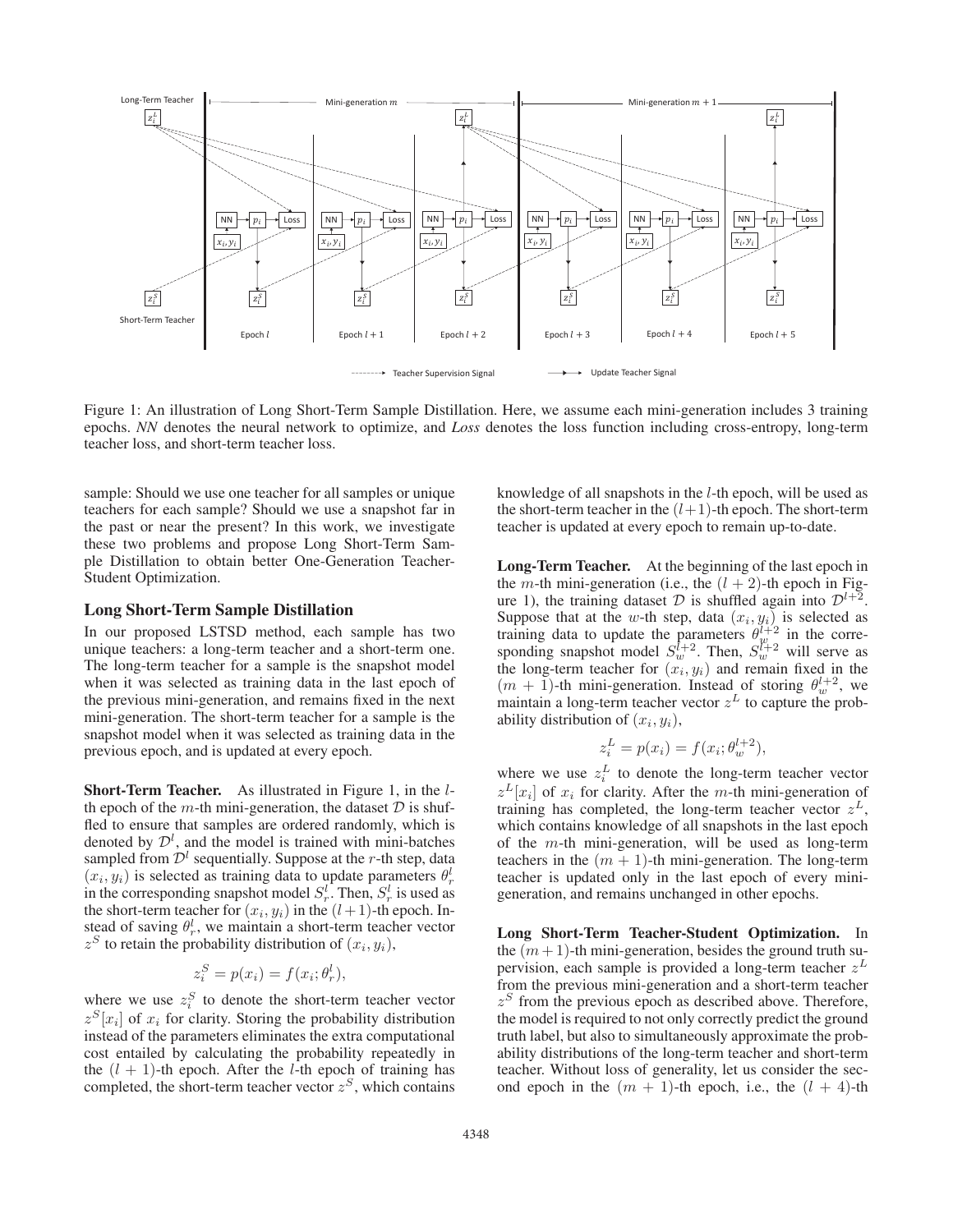Algorithm 1 Long Short-Term Sample Distillation **Require:**  $D =$  Training set **Require:**  $M =$  Number of mini-generations **Require:**  $E =$  Number of epochs in each mini-generation **Require:**  $\lambda^L$  = Weight of long-term distillation loss **Require:**  $\lambda^S$  = Weight of short-term distillation loss **Require:**  $f(x; \theta)$  = neural network parameterized by  $\theta$ 1: for  $m = 1$  to M do 2: for  $e = 1$  to E do 3:  $\mathcal{D} \leftarrow$  shuffle training set  $\mathcal{D}$ 4: for each mini-batch  $\beta$  in  $\tilde{\mathcal{D}}$  do 5:  $\mathcal{L}^C \leftarrow -\frac{1}{|\mathcal{B}|} \sum_{(x_i,y_i)\in\mathcal{B}} \ln f_{y_i}(x_i;\theta)$ 6: if  $m > 1$  then 7:  $\mathcal{L}^L \leftarrow \frac{1}{|\mathcal{B}|} \sum_{(x_i, y_i) \in \mathcal{B}} \text{KL}[f(x_i; \theta)||z_i^L]$ 8:  $\mathcal{L}^{S} \leftarrow \frac{1}{|\mathcal{B}|} \sum_{(x_i, y_i) \in \mathcal{B}} \text{KL}[f(x_i; \theta)||z_i^{S}]$ 9:  $\mathcal{L} \leftarrow \mathcal{L}^C + \lambda^L \mathcal{L}^L + \lambda^S \mathcal{L}^S$ 10: else 11:  $\mathcal{L} \leftarrow \mathcal{L}^C$ 12: end if 13: Update  $\theta$  using gradient of  $\mathcal{L}$ 14:  $z_{i \in \mathcal{B}}^S \leftarrow f(\{x_i \in \mathcal{B}\}; \theta)$ <br>
15: **if e=E then** 16:  $z_{i\in\mathcal{B}}^L \leftarrow f(\lbrace x_i \in \mathcal{B} \rbrace; \theta)$ <br>17: **end if** 18: end for 19: end for 20: end for

epoch in Figure 1. The short-term teacher  $z<sup>S</sup>$  comes from the  $(l + 3)$ -th epoch, and the long-term teacher  $z<sup>L</sup>$  comes from the  $(l + 2)$ -th epoch. At the beginning of the  $(l + 4)$ -th epoch, the dataset  $\mathcal{D}$  is shuffled into  $\mathcal{D}^{l+4}$ . Suppose at the tth step, a mini-batch B was sampled from  $\mathcal{D}^{l+4}$  to update the parameters. The supervision signals of each sample  $x_i \in \mathcal{B}$ consists of three components: the ground truth label  $y_i$ , the long-term teacher signal  $z_i^L$ , and the short-term teacher signal  $z_i^S$ . The training objective of  $\beta$  can be formulated as

$$
\mathcal{L} = \mathcal{L}^C + \lambda^L \mathcal{L}^L + \lambda^S \mathcal{L}^S
$$
  
\n
$$
\mathcal{L}^C = -\frac{1}{|\mathcal{B}|} \sum_{(x_i, y_i) \in \mathcal{B}} \ln f_{y_i}(x_i; \theta_t^{l+4})
$$
  
\n
$$
\mathcal{L}^L = \frac{1}{|\mathcal{B}|} \sum_{(x_i, y_i) \in \mathcal{B}} \text{KL}[f(x_i; \theta_t^{l+4}) || z_i^L]
$$
  
\n
$$
\mathcal{L}^S = \frac{1}{|\mathcal{B}|} \sum_{(x_i, y_i) \in \mathcal{B}} \text{KL}[f(x_i; \theta_t^{l+4}) || z_i^S],
$$
 (1)

Here,  $\lambda^L$  and  $\lambda^S$  denote the weight of the long-term teacher signal and short-term teacher signal, respectively,  $\theta_t^{l+4}$  denotes the parameters in the corresponding snapshot model at the t-th step in the  $(l + 4)$ -th epoch, and  $z_i^L$ ,  $z_i^S$  represent the long-term teacher signal and short-term teacher signal for sample  $x_i$ , respectively. The LSTSD procedure is given more formally as Algorithm 1.

As indicated by Equation 1, each sample in  $\mathcal{D}_t^{l+4}$  has two teacher snapshots from the previous training process. The long-term teacher provides a stable signal establishing teacher–student differences, and the short-term teacher provides a more up-to-date signal guaranteeing the quality of teacher. Since the teachers for each sample are unique, and  $\mathcal{D}^{l+4}, \mathcal{D}^{l+3}, \mathcal{D}^{l+2}$  contain the same samples but in different order, the t-th mini-batch in  $\mathcal{D}^{l+4}$  contains samples from different batches in  $\mathcal{D}^{l+3}$  and  $\mathcal{D}^{l+2}$ . Thus, the model may learn from numerous long-term teachers and short-term teachers at the same time. Furthermore, since we always save the probability distribution of the samples rather than the parameters in teacher snapshots, there is no need to calculate the probability of teacher snapshots repeatedly. LSTSD brings almost no extra computational cost, making it more widely applicable in a variety of settings.

## Experiments

To verify the effectiveness and generalization ability of our proposed Long Short-Term Sample Distillation technique, we conducted a comprehensive series of experiments with different neural network architectures on both vision and NLP tasks. In this section, we introduce the baselines, experimental settings, and analyze the experimental results.

### Baselines

To evaluate our proposed LSTSD, we compared it with Mean Teacher (Tarvainen and Valpola 2017), Temporal Ensembles (Laine and Aila 2016), Snapshot Ensembles (Huang et al. 2017a) and Snapshot Distillation (Yang et al. 2019).

The Mean Teacher approach generates the teacher model by calculating the moving weighted average parameters over all training steps, aiming to produce a more accurate teacher model than using the final weights directly and allowing the model to learn from all snapshots in previous training steps. Specifically, the parameters in the teacher model are computed as  $\theta'_{t+1} = \alpha \theta'_t + (1 - \alpha)\theta_t$  at the t-th iteration. As suggested by the original paper, we set  $\alpha = 0.999$ .

Temporal Ensembles saves each sample's moving average probability produced by the neural network when the sample was selected as training data to update the parameters in the previous training process, rather than saving the parameters of the neural network. Specifically, the moving average probability is computed as  $Z = \alpha Z + (1 - \alpha)z$  at every epoch, where  $Z$  denotes the moving average probability and  $z$  denotes the probability at the current time step. As suggested by the original paper, we set  $\alpha = 0.6$ .

Snapshot Ensembles divides the training process into several mini-generations, in each of which the model is trained with a cyclic learning rate to force the model to converge to different well-performing local minima. After training, the last snapshots in each mini-generation are ensembled to boost the performance.

Similar to Snapshot Ensembles, Snapshot Distillation also divides the overall training process into several minigenerations. In each mini-generation, the last snapshot in the previous mini-generation is used as a teacher. To assure a difference between student and teacher, a cyclic learning rate is applied in each mini-generation.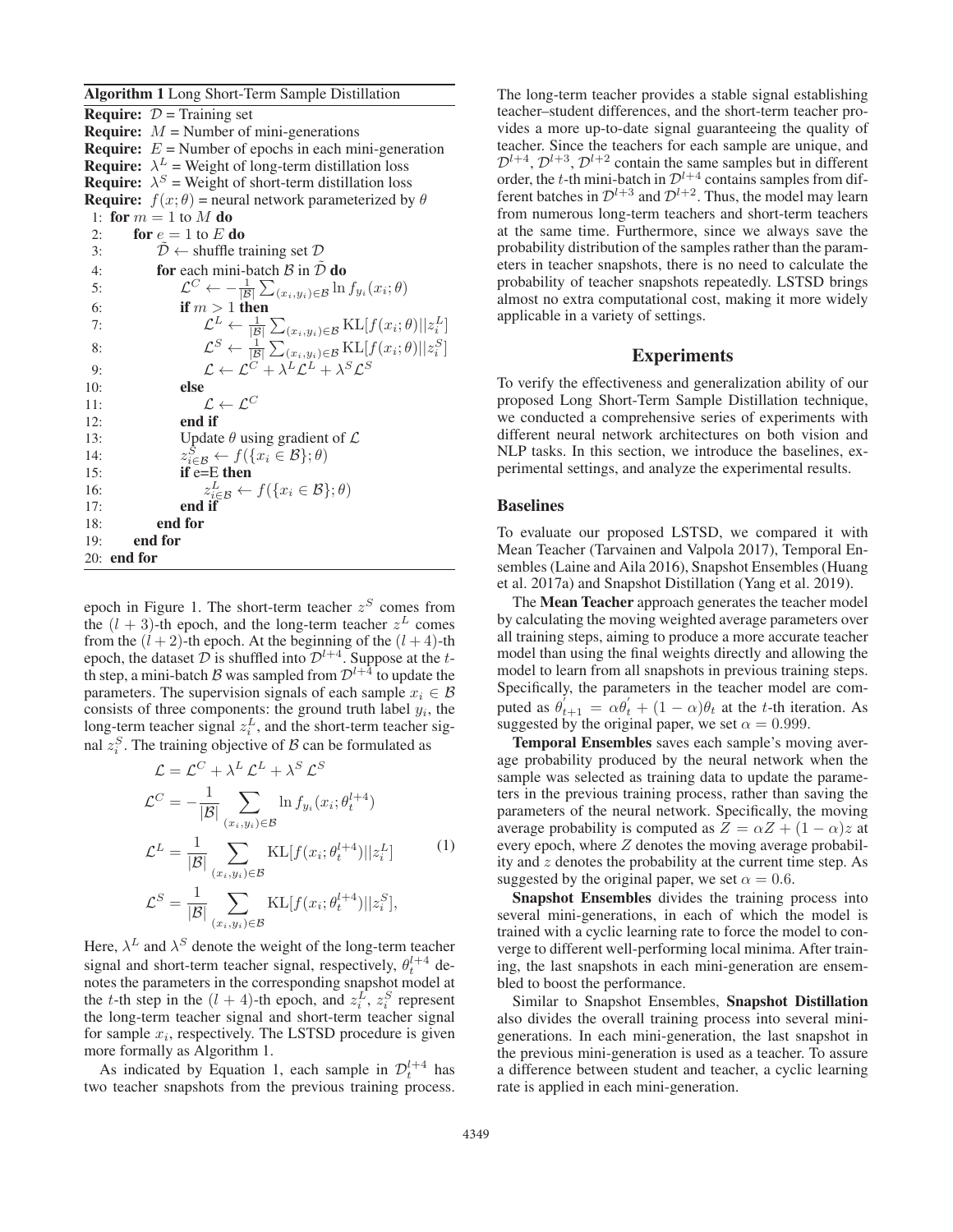Table 1: CIFAR100 classification accuracy (%) obtained by different networks. Bold values indicate the best performance.

| <b>Network</b>               | ResNet-20 | ResNet-32 |       | $ResNet-56$ ResNet-110 | DenseNet-100 |
|------------------------------|-----------|-----------|-------|------------------------|--------------|
| Vanilla                      | 66.43     | 68.39     | 70.06 | 71.47                  | 78.00        |
| Mean Teacher                 | 68.37     | 70.26     | 72.00 | 72.57                  | 76.80        |
| <b>Snapshot Ensembles</b>    | 67.46     | 69.49     | 70.45 | 71.91                  | 78.00        |
| <b>Temporal Ensembles</b>    | 67.90     | 69.79     | 71.20 | 71.99                  | 77.13        |
| <b>Snapshot Distillation</b> | 68.24     | 69.84     | 70.78 | 72.48                  | 78.83        |
| <b>LSTSD</b>                 | 69.42     | 71.51     | 73.17 | 73.83                  | 79.35        |

Table 2: GLUE results (%) obtained by BERT and CNN, the metric of RTE MPRC, and SST-2 is accuracy, and the metrics of CoLA is Matthew's Corr. Bold values indicate the best performance.

| <b>Network</b> | <b>Method</b>                | <b>RTE</b> | <b>MRPC</b> | $SST-2$ | <b>CoLA</b> |
|----------------|------------------------------|------------|-------------|---------|-------------|
| <b>BERT</b>    | Vanilla                      | 72.20      | 86.03       | 93.00   | 58.54       |
|                | Mean Teacher                 | 70.39      | 85.29       | 92.89   | 61.75       |
|                | <b>Snapshot Ensembles</b>    | 73.29      | 86.76       | 92.32   | 59.53       |
|                | <b>Temporal Ensembles</b>    | 71.50      | 85.78       | 93.11   | 60.56       |
|                | <b>Snapshot Distillation</b> | 74.01      | 87.25       | 93.12   | 60.09       |
|                | <b>LSTSD</b>                 | 74.73      | 89.22       | 93.35   | 61.59       |
| <b>CNN</b>     | Vanilla                      | 53.79      | 70.83       | 70.99   | 9.70        |
|                | Mean Teacher                 | 54.87      | 71.81       | 70.41   | 9.32        |
|                | <b>Snapshot Ensembles</b>    | 55.60      | 70.83       | 71.67   | 10.51       |
|                | <b>Temporal Ensembles</b>    | 54.87      | 72.06       | 70.53   | 11.27       |
|                | <b>Snapshot Distillation</b> | 56.68      | 73.77       | 71.67   | 12.81       |
|                | <b>LSTSD</b>                 | 57.40      | 73.28       | 72.36   | 14.50       |

# Experimental Setup

We applied all methods to ResNets and DenseNets for vision tasks, and to CNNs and BERT for NLP tasks. For all baselines, we used the hyperparameters mentioned above, and for LSTSD, we set each mini-generation to 6 epochs. To better understand LSTSD, besides comparing it with these baselines, we also conducted experiments on several variants of LSTSD to measure the influence of long-term teacher, short-term teacher and numerous teachers separately. Also, we did a sensitivity analysis on the length of mini-generation, to investigate the influence on performance of different length of mini-generation.

Computer Vision. For vision, we evaluate LSTSD on the CIFAR100 dataset, which contains 60,000 RGB images of  $32 \times 32$  size, split into a training set of 50,000 images and a testing set of 10,000 images. The images are uniformly distributed over all 100 labels, examples of which include *bottle*, *bed*, *clock*, and *apple*. We investigate two groups of baseline models. The first group contains ResNets with different numbers of layers (20, 32, 56, 110) as baseline backbones, with architectures matching those of He et al. (2016). The second group contains DenseNets with 100 layers, in which the base feature length and growth rate are 24 and 80, respectively (Huang et al. 2017b). ResNets are trained for 164 epochs with a batch size of 128, while DenseNets are trained for 300 epochs with a batch size of 64. We trained both ResNets and DenseNets using SGD with a weight decay of 0.0001, a Nesterov momentum of 0.9 and a base learning rate of 0.1, which was divided by 10 at the 25%,

50%, 75% of the training process.

Standard data augmentation was applied in the training process, i.e., each image was symmetrically-padded with a 4-pixel margin on each of the four sides. In the enlarged  $40 \times 40$  image, a subregion with  $32 \times 32$  pixels is randomly cropped and flipped with a probability of 0.5.

We set the length of each mini-generation to 40 epochs for Snapshot Ensembles and Snapshot Distillation following Yang et al. (2019). The best weights of the teacher loss for all baselines were determined by grid search. We found the best  $\lambda^S = 4.0$ ,  $\lambda^L = 2.4$  and length of mini-generation to 6 epochs for LSTSD using a residual network of 20 layers with grid search, and used the same setting for other network backbones. Following Hinton, Vinyals, and Dean (2015), we divided the teacher and student signal (in *logits*, the neural responses before the soft-max) by a temperature coefficient  $T = 2$  in calculating the distilling losses, which has been proven effective to soften the teacher signal and student signal in Teacher–Student Optimization.

Natural Language Processing. For NLP, we used the well-known GLUE benchmark data (Wang et al. 2019), which is a collection of diverse natural language understanding tasks, including question answering, sentiment analysis, text similarity, and textual entailment. Among all datasets in GLUE, we selected several classification datasets to conduct experiments, including RTE, MRPC, CoLA, and SST-2. We used BERT (Devlin et al. 2018) and CNNs as baseline backbones. BERT has 12 layers, each of which has 12 self-attention heads with the hidden layer size set to 768.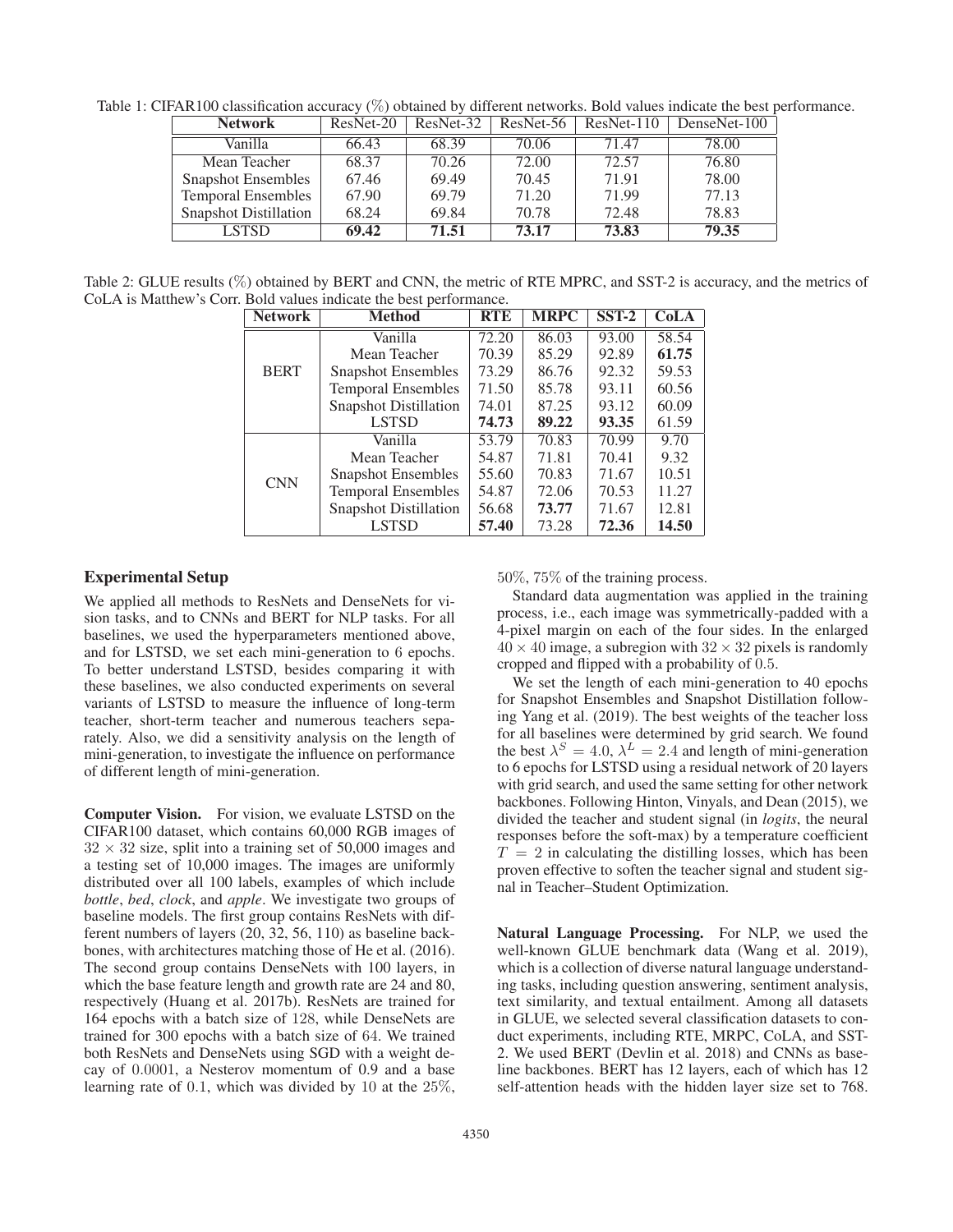| <b>Network</b>        | $ResNet-20$    | ResNet-32      | ResNet-56      | $ResNet-110$   |
|-----------------------|----------------|----------------|----------------|----------------|
| LSTSD.                | $69.42(-0.00)$ | $71.51(-0.00)$ | $73.17(-0.00)$ | $73.83(-0.00)$ |
| $LSTSD$ (w/o $Long$ ) | $69.09(-0.34)$ | $71.16(-0.35)$ | $73.15(-0.02)$ | 73.35 (-0.48)  |
| LSTSD (w/o Short)     | $68.82(-0.60)$ | $70.71(-0.80)$ | $72.79(-0.38)$ | 73.23 (-0.60)  |
| LSTSD (single)        | $67.85(-1.57)$ | $69.88(-1.63)$ | $70.66(-2.51)$ | $72.25(-1.58)$ |

Table 3: CIFAR100 classification accuracy (%) obtained by different variants of Long Short-Term Sample Distillation. Values in parentheses after each result represent the absolute difference to LSTSD.

We initialized BERT with the parameters provided in Devlin et al. (2018), which were trained with a Masked Language Model (MLM) objective on a large unannotated corpus. We optimized BERT using Adam for 50 epochs, with the base learning rate set to  $5e - 5$  and batch size set to 64. We initialized CNNs randomly and optimized them using SGD for 50 epochs with a learning rate of  $8e - 3$  and a batch size of 32. We set the temperature to 1, since there are only a few classes in datasets of GLUE, the probability distributions are much smoother than in datasets with a large number of classes, and no further softening is needed.

### Experimental Results

Computer Vision. On vision tasks, as shown in Table 1, LSTSD brings consistent accuracy gains for all models, regardless of network backbones. Specifically, LSTSD achieves accuracies of 69.42%, 71.51%, 73.17%, 73.83% for residual networks with 20, 32, 56 and 110 layers, respectively, and 79.35% for DenseNet-100.

All methods outperform the vanilla networks of all layers, which demonstrates the effectiveness of introducing either long-term knowledge or short-term knowledge from the previous training process of the same generation to help the optimization of neural networks. In Temporal Ensembles, the teacher signal quickly decays by 0.6 per epoch, which made it more like a short-term signal guaranteeing the quality of teacher. In the Mean Teacher approach, the teacher signal decays by 0.999 at every iteration, which amounts to about 0.6 per epoch on a dataset with 500 iterations. Thus, Mean Teacher is also more like a short-term teacher. Moreover, the teacher signal in Snapshot Distillation remains fixed in each mini-generation, which made it more like a long-term signal guaranteeing teacher–student differences. The fact that LSTSD outperforms all of these demonstrates the advantage of decomposing the teacher signal into a long-term and short-term signals and leveraging both simultaneously.

Natural Language Processing. On NLP tasks, as shown in Table 2, LSTSD also outperforms other methods on the four datasets. Specifically, when applied to BERT, LSTSD achieves accuracies of 74.73%, 89.22%, 93.35% on RTE, MRPC, and SST-2, respectively, outperforming all other baselines and vanilla BERT. It achieves a Matthew's Correlation of 61.59% on CoLA, which is comparable with Mean Teacher. Similarly, when applied to CNN, LSTSD outperforms all baselines and vanilla CNNs on RTE, SST-2, CoLA, and is comparable to Snapshot Distillation on MRPC. It is worth mentioning that BERT and CNN are substantially different architectures, since the core of BERT is an attention mechanism, while the core of CNN are convolutions. Despite the great difference between BERT and CNN, LSTSD achieves consistent gains with both of them, which further establishes the generalization ability of LSTSD.

Analysis of Model Variants. To better understand Long Short-Term Sample Distillation, we conducted experiments on CIFAR100 using ResNet-20 to evaluate the importance of the long-term teacher and short-term teacher on the performance separately. Specifically, we set  $\lambda^L = 0$  and  $\lambda^S =$ 4.0, in order to evaluate the importance of the long-term teacher signal, denoted by *LSTSD (w/o Long)*. Similarly, we evaluate the importance of the short-term teacher signal by setting  $\lambda^L = 2.4$  and  $\lambda^S = 0$ , denoted by *LSTSD* (w/o *Short)*. As shown in Table 3, eliminating long-term knowledge or short-term knowledge degrades the performance significantly, suggesting that it is necessary to leverage both long-term and short-term knowledge jointly.

In Long Short-Term Sample Distillation, each sample has unique teachers, enabling the model to learn from numerous teachers. To validate whether the model benefits from numerous teachers, we compare LSTSD with a variant in which all samples learn from a single teacher. Specifically, rather than taking the snapshot when a sample was selected as training data as the teacher model for the sample, we use the last snapshot in the previous mini-generation as the longterm teacher and the last snapshot in the previous epoch as the short-term teacher, such that all samples share the same long-term teacher and short-term teacher in every epoch (denoting this method as *LSTSD (single)* in Table 3). The comparison between LSTSD (single) and LSTSD shows that replacing numerous teachers with one teacher degrades the performance significantly, which shows the advantage of learning from numerous teachers at the same time.

Sensitivity Analysis. Teacher–student differences are closely related to the length of each mini-generation. Thus, it is necessary to investigate what the best choice for the length of each mini-generation is. We conducted a sensitivity analysis on the length of each mini-generation on CIFAR100 using ResNet-20. As shown in Figure 2, LSTSD improves as the length of the mini-generation increases from 1 to 6, and gradually declines as the length increases from 6 to 40. This is because a too short mini-generation length cannot guarantee teacher–student difference, while a too long one may introduce teachers with too low quality, which might mislead the training process.